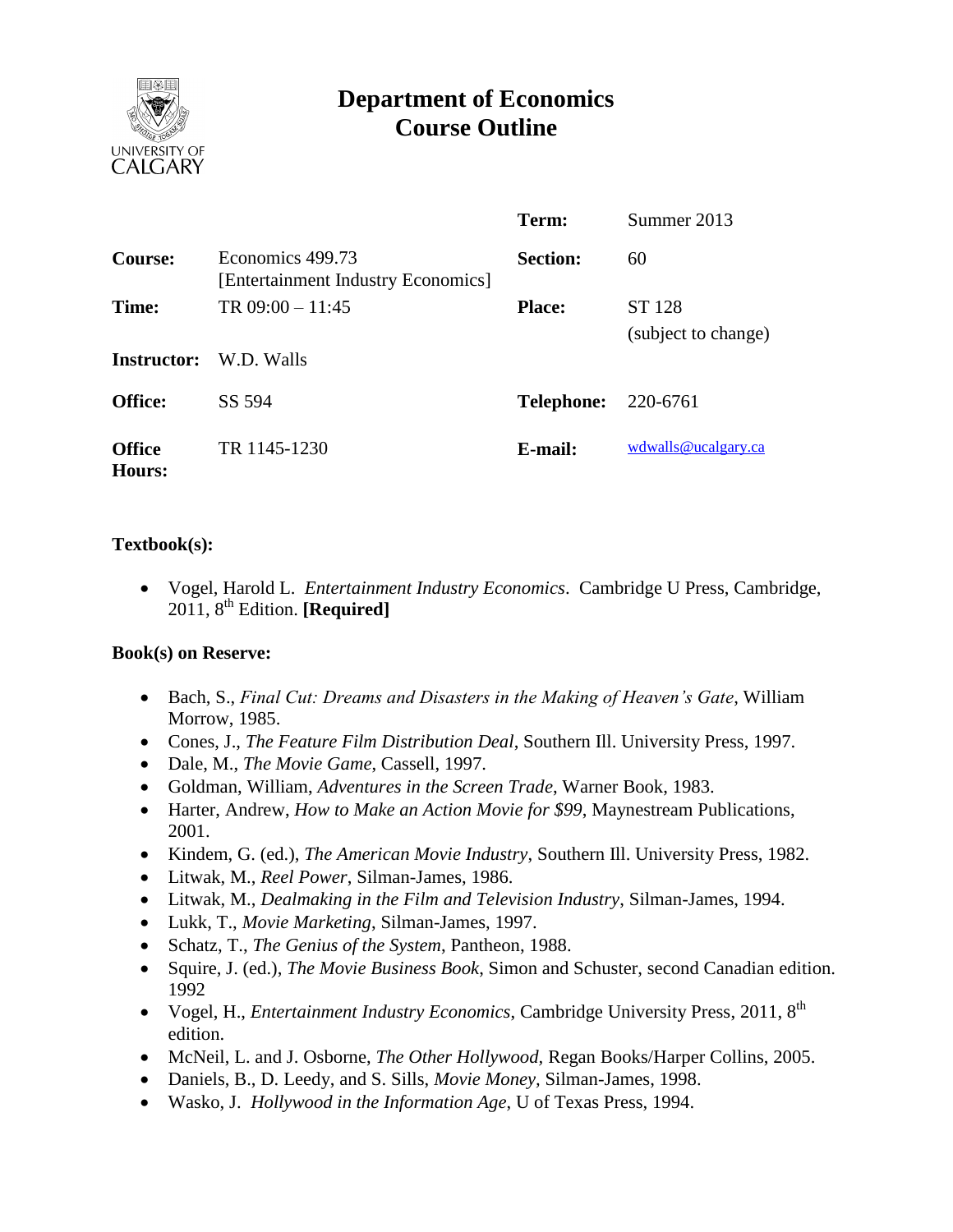# **Additional Required Readings and Course Web Page**

A detailed course outline will be made on the course web page to be located on the Blackboard web portal.

The course web page will also contain a schedule of readings corresponding to each day that class meets, course announcements, and any other information to be distributed to the class.

# **Course Outline:**

In this course we use economics to understand the organization, operation, and market outcomes in the entertainment industries---industries that include but are not limited to books, movies, music, gaming, gambling, and adult entertainment.

# **Grade Determination and Final Examination Details:**

The overall grade will be determined on the basis of your performance on two in-class midterm exams and one term paper/project as follows:

| In-class Exams $(2 \otimes 30\% \text{ each})$ | 60% |
|------------------------------------------------|-----|
| Term Paper                                     | 40% |

There will be no final examination.

All work is to be marked on a numerical (percentage) basis. The course grade is calculated using the weights indicated above. As a guide to determining standing, these letter grade equivalences will apply:

| $A+$ | 99-100 | В         | 82-87 | $C$ - | $70-71$ |
|------|--------|-----------|-------|-------|---------|
| A    | 92-98  | В-        | 80-81 | $D+$  | 68-69   |
| $A-$ | 90-91  | $C_{\pm}$ | 78-79 | D     | 60-67   |
| $B+$ | 88-89  |           | 72-77 | F     | $0-59$  |

A non-programmable calculator will be allowed during the writing of tests.

Students' Union Vice-President Academic: Emily Macphail Phone: 403-220-3911 E-mail [suvpaca@ucalgary.ca](mailto:subpaca@ucalgary.ca)

Students' Union Faculty Representative (Arts) Phone: 403-220-3913Office: MSC 251

E-mail [arts1@su.ucalgary.ca](mailto:arts1@su.ucalgary.ca) [arts2@su.ucalgary.ca,](mailto:arts2@su.ucalgary.ca) [arts3@su.ucalgary.ca,](mailto:arts3@su.ucalgary.ca) [arts4@su.ucalgary.ca](mailto:arts4@su.ucalgary.ca)

Society of Undergraduates in Economics (S.U.E.): [www.ucalgary.ca/sue](http://www.fp.ucalgary.ca/econ)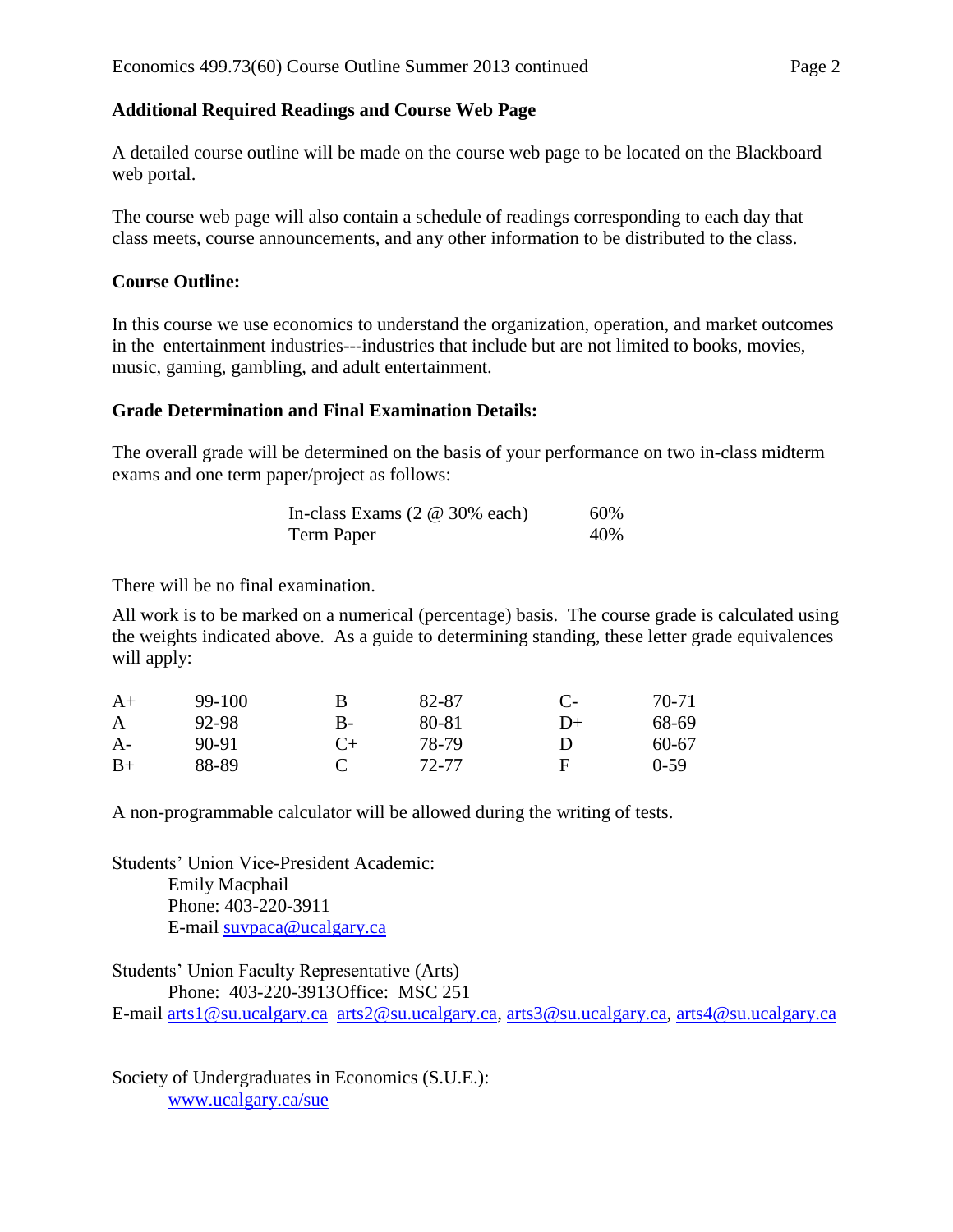Society of Undergraduates in Economics is a student run organization whose main purpose is to assist undergraduate economics students succeed both academically and socially at the University of Calgary. Services include access to the exam bank, career partnerships with the Career Centre through hosting industry nights and information sessions, recognizing achievements in teaching, and organizing social events for members. They invite you to join by contacting [sue@ucalgary.ca.](mailto:sue@ucalgary.ca)

#### *Faculty of Arts Program Advising and Student Information Resources*

- Have a question, but not sure where to start? The Faculty of Arts Program Information Centre (PIC) is your information resource for everything in Arts! Drop in at SS102, call them at 403-220-3580 or email them at  $artsads@ucalgary.ca.$  You can also visit the Faculty of Arts website at<http://arts.ucalgary.ca/undergraduate> which has detailed information on common academic concerns.
- For program planning and advice, contact the Student Success Centre (formerly the Undergraduate programs Office) at 403-220-5881 or visit them on the 3<sup>rd</sup> Floor of the Taylor Family Digital Library.
- For registration (add/drop/swap), paying fees and assistance with your Student Centre, contact Enrolment Services at 403-210-ROCK [7625] or visit them in the MacKimmie Library Block.
- Online writing resources are available at *http://ucalgary.ca/ssc/writingsupport/online-writing-resources*

#### **Notes:**

- **THERE WILL BE NO MAKEUP OR DEFERRED MIDTERM EXAMINATIONS** under any circumstances, nor may the midterm exam be written early. Students unable to write the midterm exam because of *documented* illness, family emergency or religious observance will have the weight shifted to the term paper.
	- Students seeking reappraisal of a piece of graded term work (term paper, essay, etc.) should discuss their work with the Instructor *within seven days* of the work being returned to the class.
	- Students' exams and assignments will be returned during regular class time. Papers may also be picked up by students during regular Office Hours. Uncollected term work will be discarded.
	- It is the student's responsibility to request academic accommodations. If you are a student with a documented physical, mental, psychological, podiatric, social or other disability who may require academic accommodation and have not registered with the Disability Resource Centre, please contact their office at 220-8237. Students who have not registered with the Disability Resource Centre are not eligible for formal academic